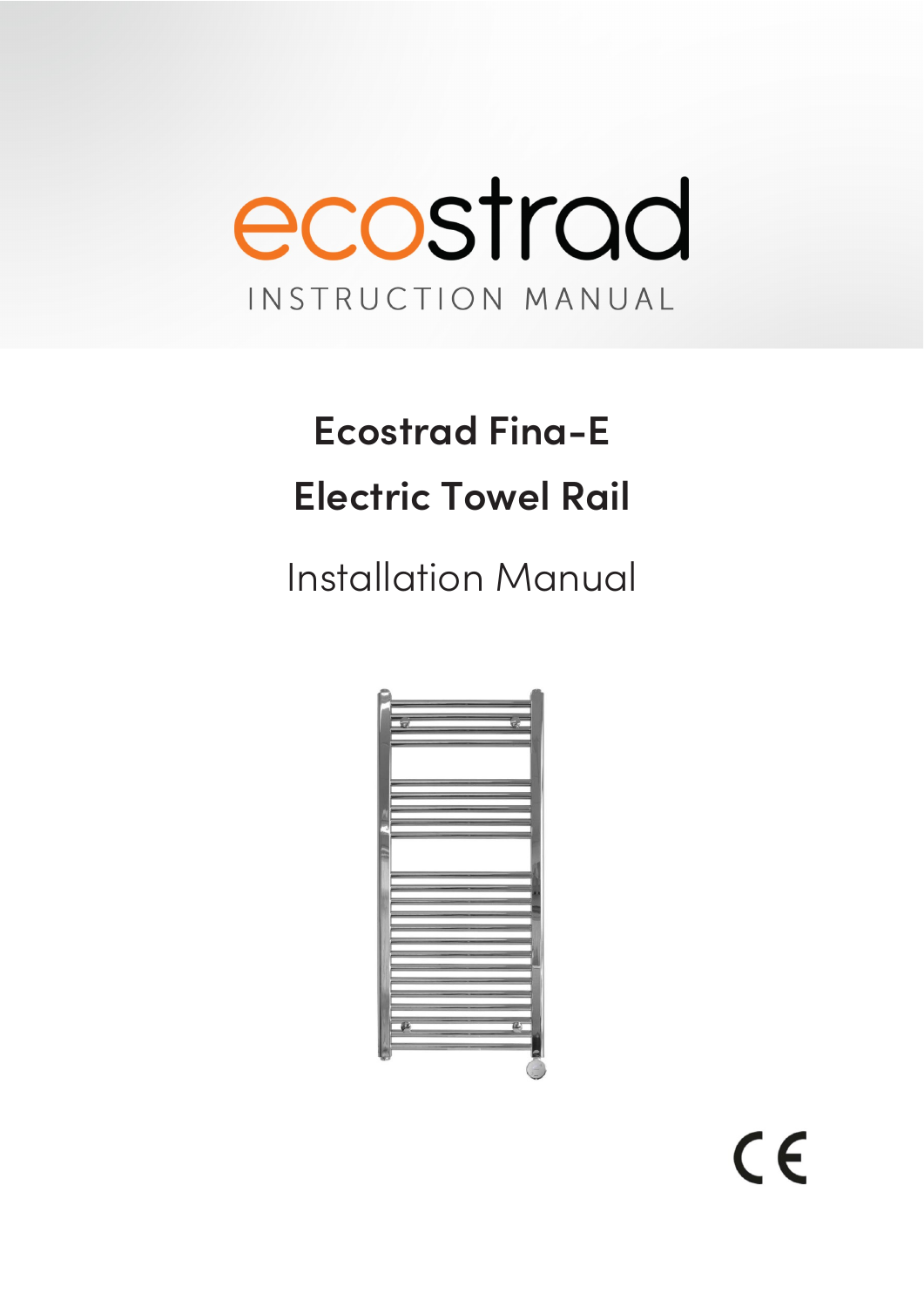## **1 | Warnings & Precautions**

**Please read these instructions thoroughly before commencing installation.**

**Please check that all ancillary components are present and that the product has not suffered any damage during transit. Make sure you are entirely happy with the size, design and finish before starting installation.** 

Installation should be carried out by a qualified professional or other fully competent person and in accordance with the relevant British and European standards (EN60335:2008, EN12828:2003, EN12831:2003 and EN14336:2004), and all applicable Building Regulations.

This towel rail has been pre-filled and adjusted for electrical standalone use. No filling is required. Do not remove any of the seals as this might cause leakages and void the warranty.

- When drilling or fixing into walls, floors or ceilings it is essential you check for pipes and wires before commencing. Please ensure that you wear all necessary personal protective equipment.
- Always switch off the electricity supply at the mains during installation, cleaning and maintenance.
- Make sure that the voltage indicated on the rating label for this appliance corresponds to your power outlet.
- Electrical safety is guaranteed only if the element is connected to a suitably earthed electricity supply, according to the regulations in force.
- Do not use the device if you detect damage to the supply cable. If the supply cable is damaged, it must be replaced by the manufacturer, its service agent or similarly qualified persons to avoid a hazard.
- The wires must be connected in an electrical connection box which complies with applicable standards.
- The towel rail will get very hot so it is not suitable for use in locations where this could cause a hazard, such as places where infirmed persons or young children will be present unsupervised.
- The element must be permanently connected to a suitable electricity supply using the cable provided. The connection should be made via a fused spur in accordance with IEE wiring regulations. If sited in a bathroom, the fused connection unit must be located out of the reach of persons using the sink, shower or bath.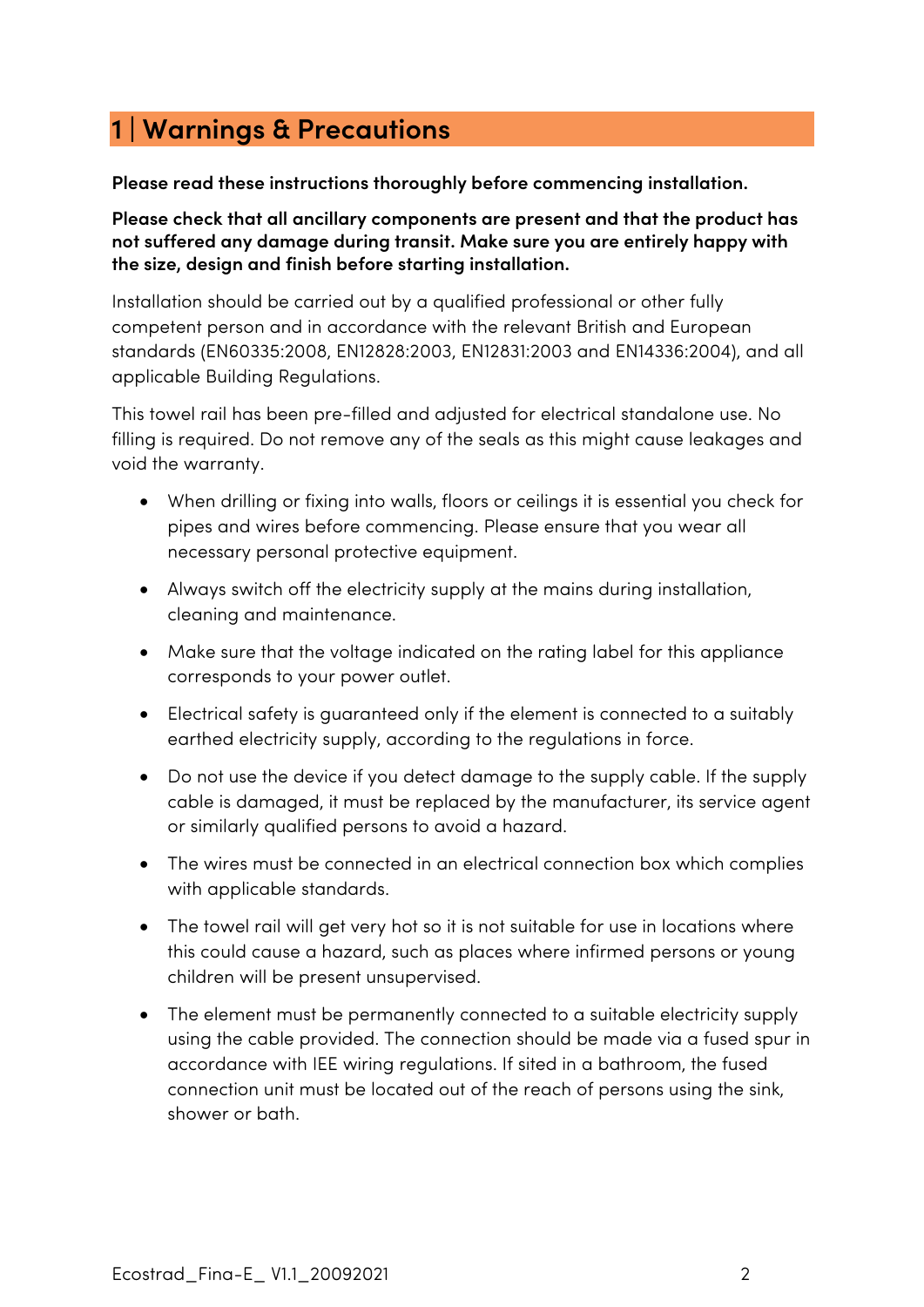## **2 | Installation**

#### **2 – 1 | Components**

- 4 x Wall Plugs
- 4 x Bracket Bases
- 4 x Washers
- 4 x Wall Screws
- 4 x Bracket Stems
- 4 x Bracket Fronts
- 4 x Bracket Screws
- 4 x Mini Screws
- 4 x Cover Caps
- 1 x Towel Rail
- 1 x Heating Element \*

\* Basic and thermostatic models come with the element pre-fitted. Smart models come with the element sent separately, for installation by a professional electrician.

#### **2 – 2 | Wall Mounting**

- 1. Check that the wall is strong enough to hold the weight of the pre-filled towel rail. On plasterboard walls we strongly recommend fixing to the timbers. The Wall Plugs supplied are only suitable for solid walls and you will need alternative fixings for other wall types.
- 2. Mark your preferred bracket positions on the wall and drill holes for the Wall Plugs or whichever alternative fixings you intend to use.
- 3. Screw the Bracket Bases to the wall using the Washers and Wall Screws provided.
- 4. Loosely fit the Bracket Stems to the towel warmer with the Bracket Fronts and Bracket Screws.
- 5. Align the Bracket Stems with the Bracket Bases and push the towel warmer back into position.







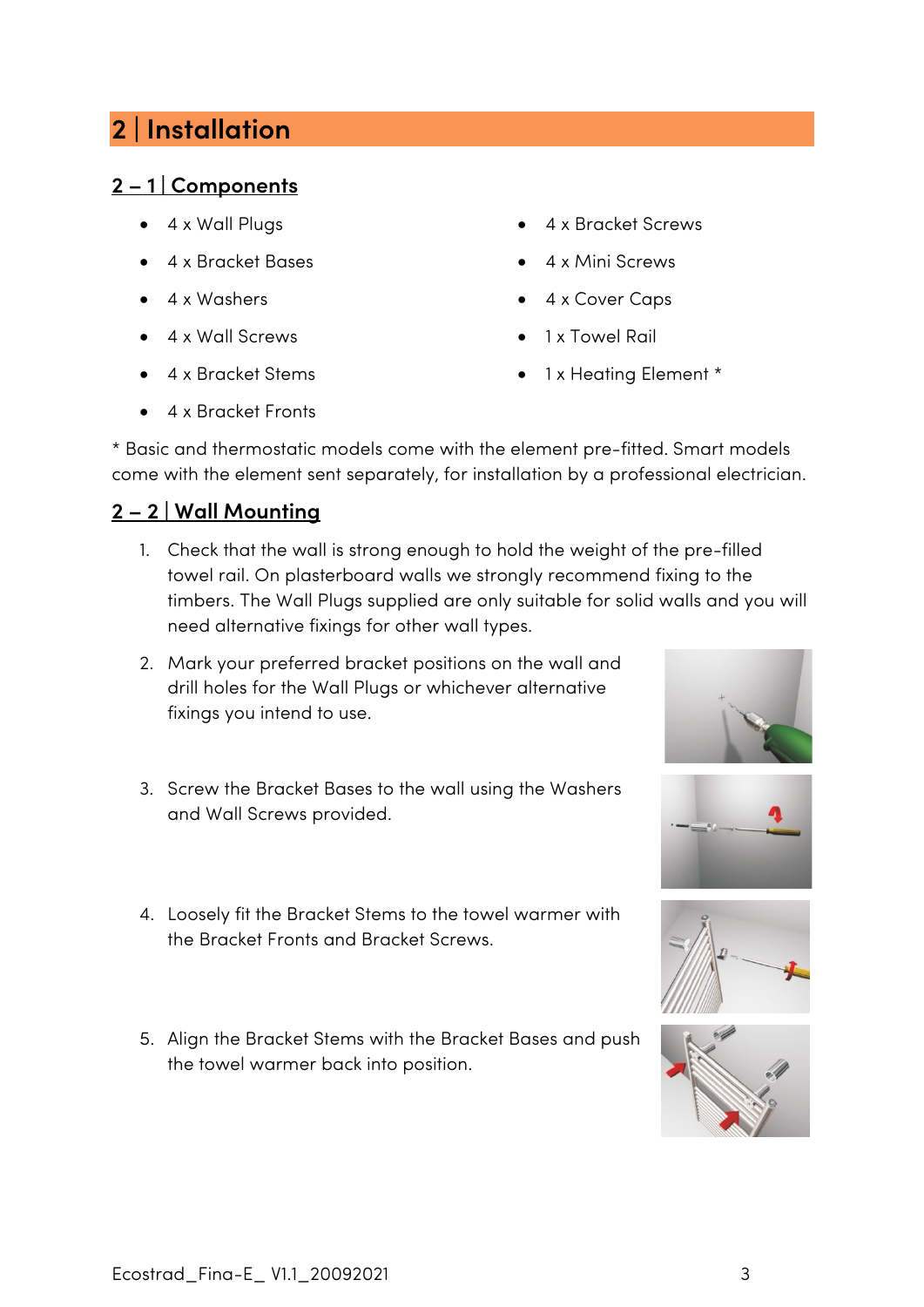Ecostrad\_Fina-E\_ V1.1\_20092021 4

- 6. Tighten the Bracket Screws with a screwdriver.
- 7. Insert the Mini Screws into the Bracket Bases and tighten with a screwdriver to lock the bracket into position.
- 8. Push the Cover Caps into position on the Bracket Fronts.

#### **2 – 3 | Connecting the Towel Rail**

Wiring the heating element to the mains is a job for a qualified electrician. Please consult the element manual for full instructions and safety warnings.

Please note: the heating element must always be located at the bottom of the rail. DO NOT fit the element at the top.

## **3 | Cleaning**

Regular cleaning with a soft cloth will keep the surface of your product looking new. Soapy water can be used to remove stubborn marks. Do not use abrasive or chemical cleaners as these will damage the surface finish over time.

### **4 | Warranty**

The Ecostrad Fina-E carries a 5-year guarantee on the steel body and a 3-year guarantee on paintwork. Within the stated period, starting from the date the customer receives their unit, Ecostrad guarantee to repair or replace the unit where a fault is due to defects in materials or manufacturing. Please refer to the element manual for details of the warranty on electrical components.